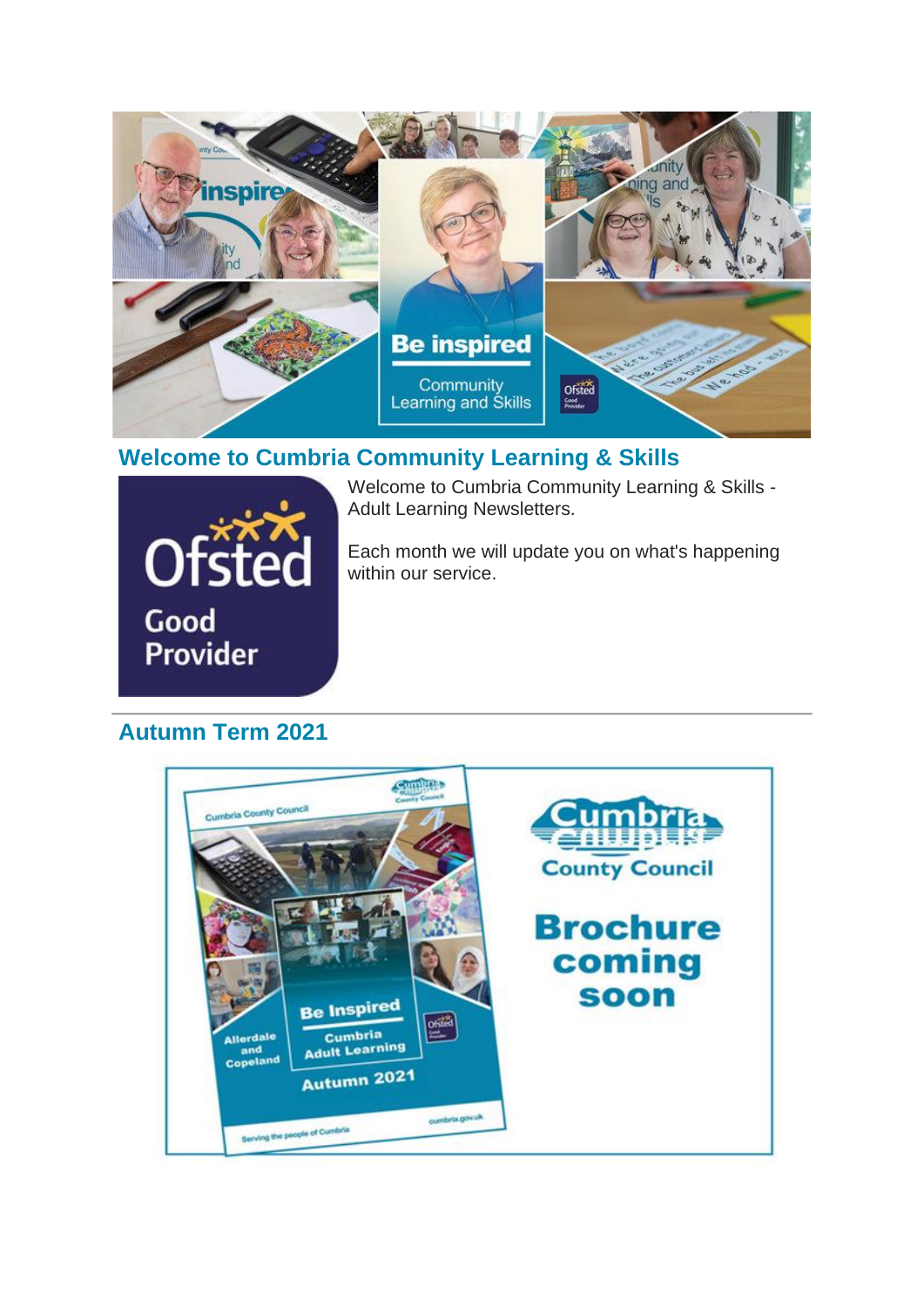#### **We've been working hard in the background preparing Autumn 2021 courses.**

Look out for our new listings from 26th July 2021, coming through your door and available on our website.

#### **[https://adultlearning.cumbria.gov.uk/](https://lnks.gd/l/eyJhbGciOiJIUzI1NiJ9.eyJidWxsZXRpbl9saW5rX2lkIjoxMDIsInVyaSI6ImJwMjpjbGljayIsImJ1bGxldGluX2lkIjoiMjAyMTA3MTIuNDMwNzQwNzEiLCJ1cmwiOiJodHRwczovL2FkdWx0bGVhcm5pbmcuY3VtYnJpYS5nb3YudWsvIn0.b-ro07Rt4zCggjOFwBUr5I1ah10dDDJ4CWfI0tleeo4/s/1309093678/br/109144199658-l)**



## **English, Maths and Digital - Initial Assessments**

Are you thinking about taking an English, Maths or Digital course?

Want to help your career direction or further your learning Journey?

Then why not contact us to book an Initial assessment. This will help identify the level and support you require to succeed.

If you go onto our website, you can find further information about initial assessments under courses by subject.

**[A Learner's Guide to Initial and Diagnostic Assessment FAQs \(WORD 15KB\)](https://lnks.gd/l/eyJhbGciOiJIUzI1NiJ9.eyJidWxsZXRpbl9saW5rX2lkIjoxMDMsInVyaSI6ImJwMjpjbGljayIsImJ1bGxldGluX2lkIjoiMjAyMTA3MTIuNDMwNzQwNzEiLCJ1cmwiOiJodHRwczovL2N1bWJyaWEuZ292LnVrL2VsaWJyYXJ5L0NvbnRlbnQvSW50ZXJuZXQvNTM3LzE3OTU5LzE3OTYwLzQ0MDQyMTQ0MjIzLmRvY3gifQ.N2DVztqPDq6qOyQjB-AM9wdObvmSE4CRJiVsxNK7res/s/1309093678/br/109144199658-l)**

**[Guide to Initial Assessment for Accredited Courses \(PDF 112KB\)](https://lnks.gd/l/eyJhbGciOiJIUzI1NiJ9.eyJidWxsZXRpbl9saW5rX2lkIjoxMDQsInVyaSI6ImJwMjpjbGljayIsImJ1bGxldGluX2lkIjoiMjAyMTA3MTIuNDMwNzQwNzEiLCJ1cmwiOiJodHRwczovL2N1bWJyaWEuZ292LnVrL2VsaWJyYXJ5L0NvbnRlbnQvSW50ZXJuZXQvNTM3LzE3OTU5LzE3OTYwLzQ0MDQyMTQ1MDU0LnBkZiJ9.FRHrNe78v9rApi5dxvHREN3u2O1PdhOTCZVIXvi8-ic/s/1309093678/br/109144199658-l)**

Details for our Centre initial assessments running through the summer will be available on our website from 26th July 2021 on the day of course release.

However if you are keen to know more now, you can contact your local Centre for more information. See below contact details.

**[https://adultlearning.cumbria.gov.uk/](https://lnks.gd/l/eyJhbGciOiJIUzI1NiJ9.eyJidWxsZXRpbl9saW5rX2lkIjoxMDUsInVyaSI6ImJwMjpjbGljayIsImJ1bGxldGluX2lkIjoiMjAyMTA3MTIuNDMwNzQwNzEiLCJ1cmwiOiJodHRwczovL2FkdWx0bGVhcm5pbmcuY3VtYnJpYS5nb3YudWsvP2ZiY2xpZD1Jd0FSMGFIQzBhUlJSa0JkRE83VEpReFp1U3NXZUNGZVhhMmQtZXBzSG94czVSZW9CbV9WeWlNRVBhZjJBIn0.JlS1VKnU5Hhfzu2_bbyk_8OOViJyhFjex2lKnxdH6xI/s/1309093678/br/109144199658-l)**